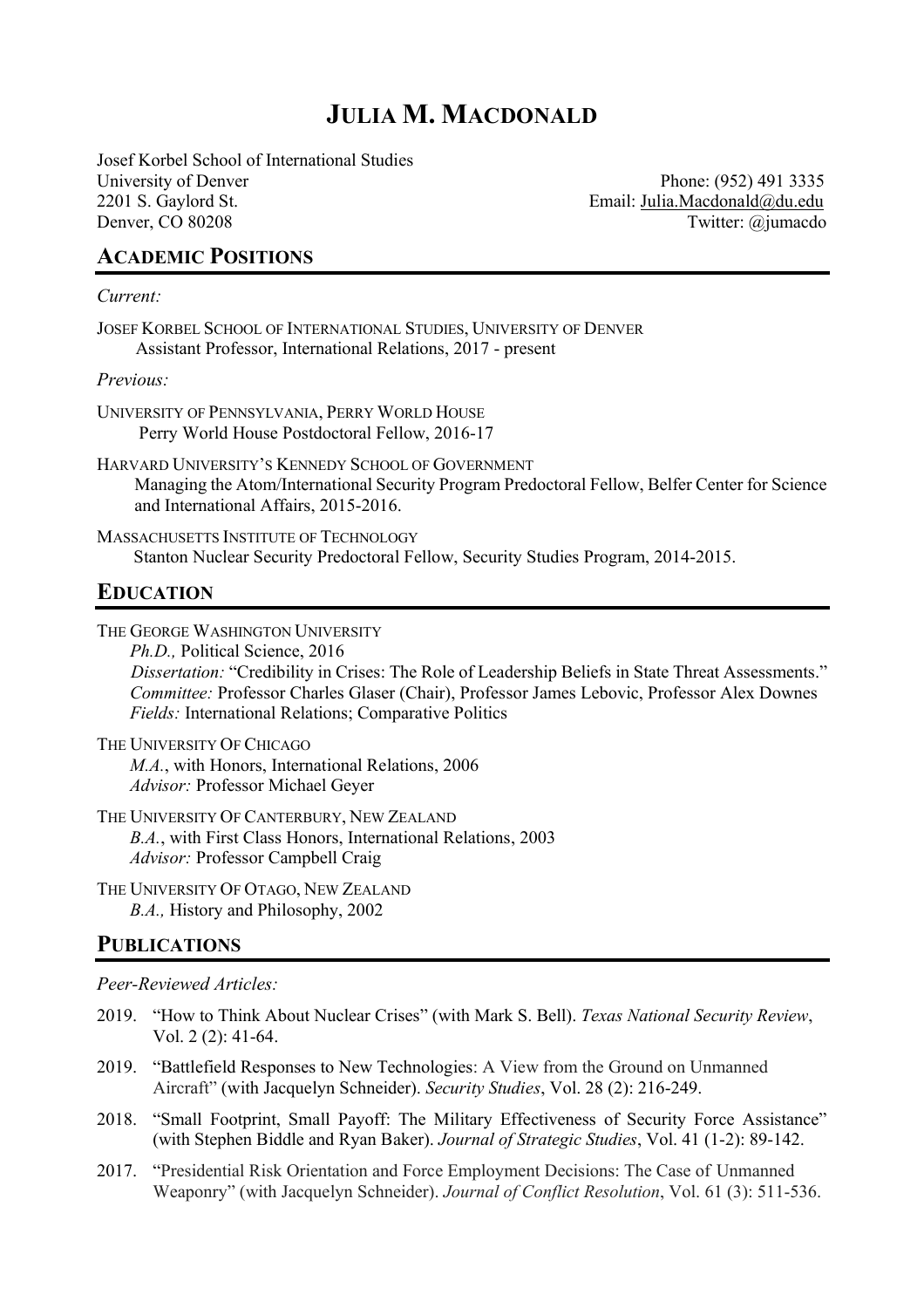- 2015. "Innovation Inhibitors in War: Obstacles in the Pursuit of Military Effectiveness*"* (with Adam Jungdahl). *Journal of Strategic Studies*, Vol. 38 (4): 467-499.
- 2015. "Eisenhower's Scientists: Policy Entrepreneurs and the Test-Ban Debate 1954-58." *Foreign Policy Analysis,* Vol. 11 (1): 1-21.
- 2015. "Explaining the Variation in Gender Composition of Personnel Contributions to UN Peacekeeping Operations" (with Kerry Crawford and James Lebovic). *Armed Forces and Society*, Vol. 41 (2): 257-281.

*Book Chapters:*

- 2019. "South Korea 1949-53; Exogenous Realignment of Preferences" in Eli Berman and David Lake (eds) *Proxy Wars: Suppressing Violence Through Local Agents* (New York: Cornell University Press).
- 2007. "North Korea," in Karl DeRouen and Paul Bellamy (eds) *International Security and the United States* (Connecticut: Praeger Security International).

*Non Peer-Reviewed Articles:*

- 2019. "How Dangerous was Kargil? Nuclear Crises in Comparative Perspective" (with Mark S. Bell) *The Washington Quarterly* Vol. 42 (2): 135-148.
- 2013. "Establishing a Marketplace of Women in Peacekeeping: An Analysis of Gender Mainstreaming and its Viability in United Nations Peacekeeping Operations" (with Kerry Crawford). *Air and Space Power Journal*, Vol. 4 (1): 80-96.

*Select Policy Publications:*

- 2019. "The Three Rs: Rigor, Relevance, and Responsibility in Policy-Engaged Research" *Political Violence @ A Glance,* May 21.
- 2018. "The Most Surprising Thing About the Venezuela Drone Attack is that it Hasn't Happened Sooner" *Political Violence @ A Glance,* September 4.
- 2018. "Toward Deterrence: The Upside of the Trump-Kim Summit" (with Mark S. Bell). *War on the Rocks,* June 15.
- 2018. "Trust, Confidence, and the Future of Warfare" (with Jacquelyn Schneider). *War on the Rocks,*  February 5.
- 2017. "Why Troops Don't Trust Drones: The "Warm Fuzzy" Problem" (with Jacquelyn Schneider). *Foreign Affairs*, December 20.
- 2017. "Will Killer Robots Be Banned? Lessons from Past Civil Society Campaigns" (with Michael Horowitz). *Lawfare*, November 5.
- 2017. "When Shows of Strength Are Risky: The Case for Restraint on North Korea." *Bulletin of the Atomic Scientists*, October 19.
- 2017. "The Trump Administration Wants to Send More Military Advisors to Afghanistan. Good Luck with That" (with Stephen Biddle and Ryan Baker). *Monkey Cage @ The Washington Post,* May 15.
- 2017. "How Will Trump Wage War?" (with Jacquelyn Schneider). *Political Violence @ A Glance,*  March 7.
- 2016. "Trump Voters Don't Like Women in Combat Roles" (with Jacquelyn Schneider). *Monkey Cage @ The Washington Post,* November 3.
- 2016. "U.S. Public Support for Drones: Separating Fact from Fiction" (with Jacquelyn Schneider). *Political Violence @ A Glance*, October 18.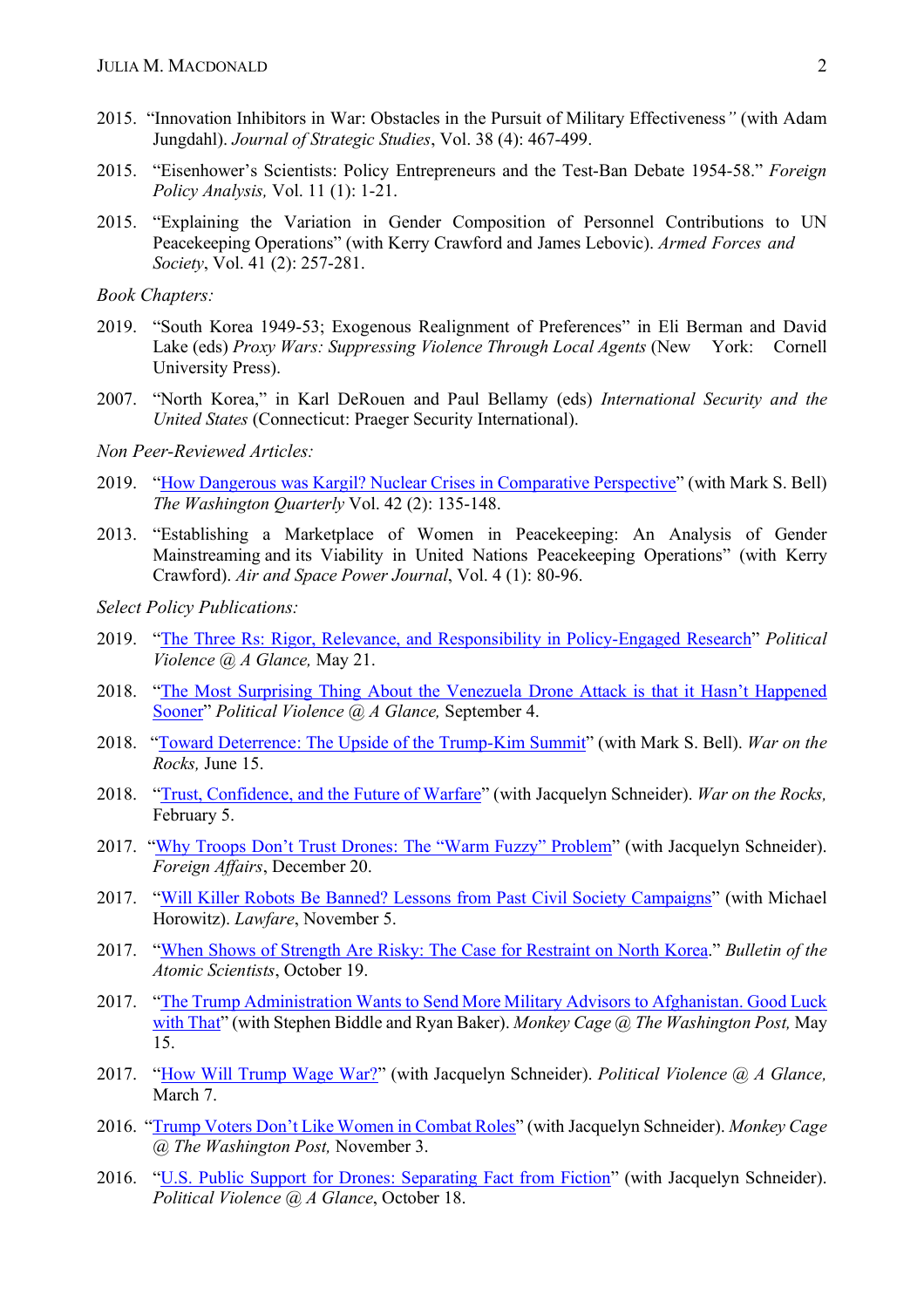- 2016. "U.S. Public Support for Drone Strikes" (with Jacquelyn Schneider). *Center for a New American Security*, September 20.
- 2016. "Why Americans Love Drones" (with Jacquelyn Schneider). *Bulletin of the Atomic Scientists,*  24 August.
- 2016. "Liberal Disorder and Decay: Deepening Strategic Trust between Japan, the United States, and Europe" in *Defending a Fraying Order: The Imperative of Closer U.S.-Europe-Japan Cooperation*. German Marshall Fund Asia Policy Paper No. 16, April 1.
- 2016. "Views from the Ground on the A-10 Debate" (with Jacquelyn Schneider). *War on the Rocks,*  March 16.
- 2016. "Five Costs of Military Innovation" (with Lena Andrews). *War on the Rocks*, February 18.
- 2015. "Next Generation Perspectives on the Future of Asian Security: Australia and New Zealand." *The German Marshall Fund Policy Brief Series*, September 18, 2015.
- 2015. "Sensible Sanctions: Using Financial Penalties the Right Way" (with Eric Lorber). *Foreign Affairs*, May 28.
- 2014. "An Anglo-French "Pivot": The Future Drivers of Europe-Asia Cooperation" (with Anna di Mattia). *The German Marshall Fund Policy Brief Series,* September 4.
- 2014. "Halting the ISIS Advance: The Case for Manned versus Unmanned Aircraft" (with Jacquelyn Schneider). *International Relations and Security Network*, June 27.
- 2014. "Are Manned or Unmanned Aircraft Better on the Battlefield?" (with Jacquelyn Schneider). *Cicero Magazine*, June 16.
- *Other Commentaries and Reviews:*
- 2017. Article Review Forum 68 on Nonproliferation (with Hal Brands, Leopoldo Nuti, and Elisabeth Roehrlich). H-Diplo/ISSF Forum, February 6.
- 2015 "Getting Involved in Policy: An Overworked Grad Student's Guide" (with Lena Andrews, Rebecca Friedman Lissner, Jacquelyn Schneider, and Rachel Whitlark). *War on the Rocks*, May 6.
- 2015. "A View from the Trenches of IR Training" (with Lena Andrews and Rebecca Friedman Lissner). *War on the Rocks*, February 12.

## **WORKS IN PROGRESS**

*Credibility in Crises: Leadership Beliefs and State Threat Assessments (book project)* 

*The Rise of Unmanned Technologies: Explaining the American Quest for Machine Warfare* (book project, with Jacquelyn Schneider). Under contract with Oxford University Press.

"Leadership Beliefs and State Threat Assessment: Saddam Hussein and the Iraq War 2003"

"Signals versus Indices: How Processes of Discovery affect Information Credibility"

# **FELLOWSHIPS, GRANTS & AWARDS**

#### *Fellowships*

| 2018-19 | Bridging the Gap Policy Engagement Fellowship                                      |
|---------|------------------------------------------------------------------------------------|
| 2018-19 | University of Denver Public Impact Fellow                                          |
| 2016-17 | University of Pennsylvania's Perry World House Postdoctoral Fellowship             |
| 2015-16 | Harvard Belfer Center for Science and International Affairs Predoctoral Fellowship |
| 2014-15 | <b>MIT Stanton Nuclear Security Predoctoral Fellowship</b>                         |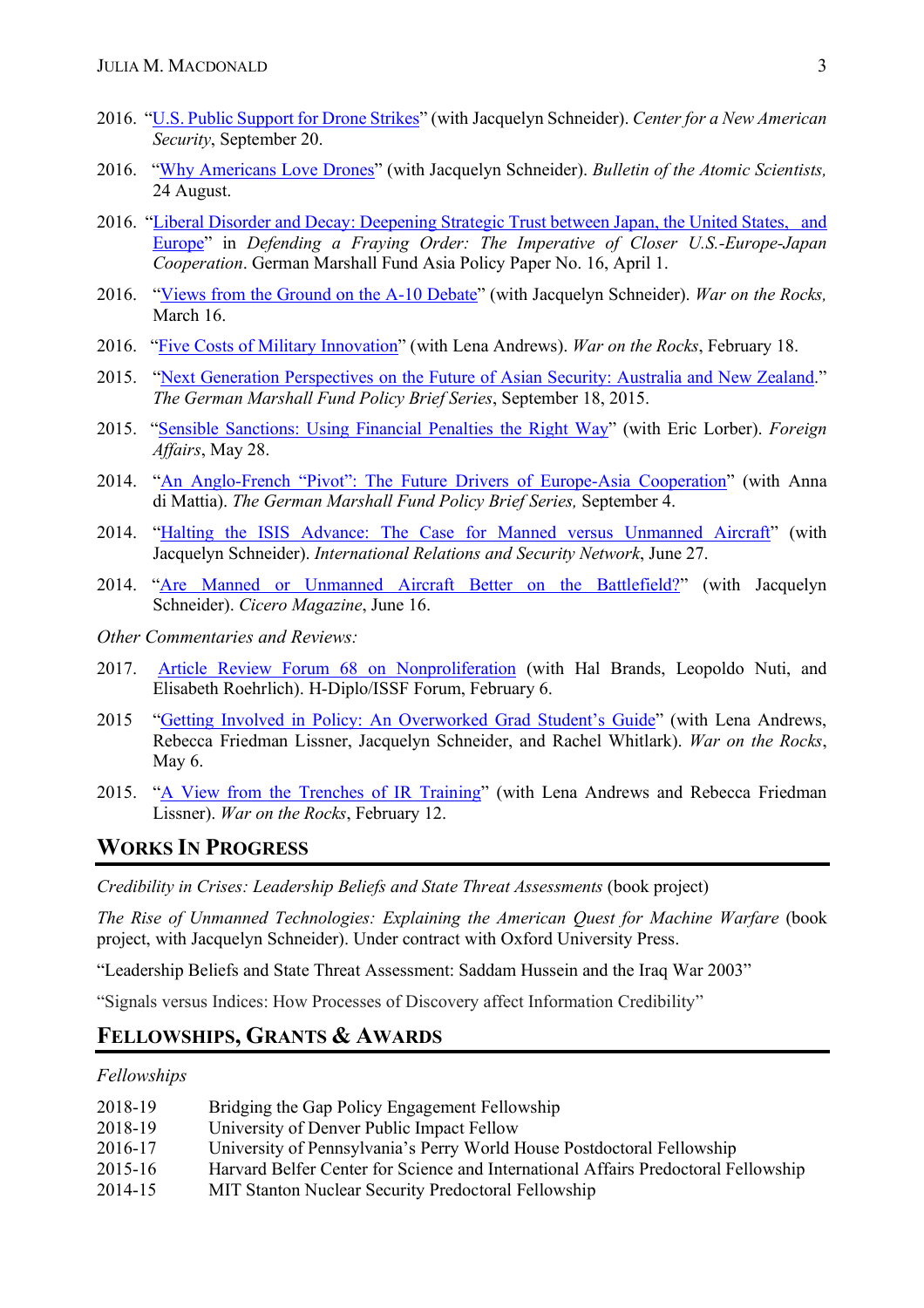| 2009-14 | George Washington University Graduate Student Fellowship          |
|---------|-------------------------------------------------------------------|
| 2009-11 | Gordon Watson Scholarship for New Zealand Graduate Students       |
| 2009    | New Zealand Defense Force Post-Graduate Scholarship               |
| 2005    | University of Chicago Tuition Scholarship                         |
| 2005    | New Zealand Defense Force Post-Graduate Scholarship               |
| 2005    | New Zealand Federation of Graduate Women Post-Graduate Fellowship |
| 2005    | University of Chicago International House Residential Fellowship  |
|         |                                                                   |

#### *Research Grants*

| 2019-20 | USAFA Project on Advanced Systems and Concepts for Countering               |
|---------|-----------------------------------------------------------------------------|
|         | Weapons of Mass Destruction, with Mark S. Bell (\$65,000)                   |
| 2018-21 | Department of Defense Minerva Research Grant. Awarded for three years, with |
|         | Michael Horowitz, Jacquelyn Schneider, and Allan Dafoe (\$1 million)        |
| 2018-19 | University of Denver Center for American Politics Research Grant (\$10,000) |
| 2017    | Stanton Nuclear Security Course Development Grant (\$50,000)                |
| 2015    | Center for a New American Security Research Grant (\$10,000)                |
| 2015    | Loughran Foundation Dissertation Endowment Research Grant (\$3,000)         |
| 2014    | George Washington University Political Science Research Grant (\$1,500)     |
| 2014    | George Washington University Summer Dissertation Grant (\$3,000)            |
| 2013    | New Zealand Federation of Graduate Women Sadie Balkind Grant (\$10,000)     |

*Academic & Professional Accolades*

| 2019 | Selected as a Term Member by the Council on Foreign Relations               |
|------|-----------------------------------------------------------------------------|
| 2018 | Selected for CSIS Project on Nuclear Issues Mid-Career Cadre                |
| 2015 | Best Graduate Student Paper on an ISA Intelligence Studies Section Panel    |
| 2015 | Center for a New American Security Next Generation National Security Leader |
| 2013 | George Washington University Excellence in Teaching Award                   |
| 2006 | University of Chicago Honors Award                                          |

### **INVITED TALKS**

Center for American Politics, University of Denver, Denver, CO, May 2019.

USSTRATCOM Academic Alliance Teleconference, Denver, CO, April 2019.

- Great Decisions (Nuclear Negotiations), Foreign Policy Analysis Speaker Series, Denver, CO, April & May 2019.
- Temple University, Guest Lecturer for Professor Jane Vaynman, Philadelphia, PA, April 2019.
- Denver Council on Foreign Relations, Denver, CO, March 2019.

Colorado School of Mines, Policy Speaker Series, Golden, CO, December 2018.

- George Washington University, Elliott School of International Affairs, Washington D.C., November 2017.
- Harvard Kennedy School, Belfer Center International Security Program Seminar, Cambridge, MA, October 2017.

University of Pennsylvania, Perry World House Speaker Series, Philadelphia, PA, December 2016.

Harvard Kennedy School, Belfer Center Managing the Atom Seminar, Cambridge, MA, April 2016.

- Harvard Kennedy School, Belfer Center International Security Program Seminar, Cambridge, MA, February 2016.
- University of Michigan, Ford School of Public Policy Speaker Series, Ann Arbor, MI, November 2015.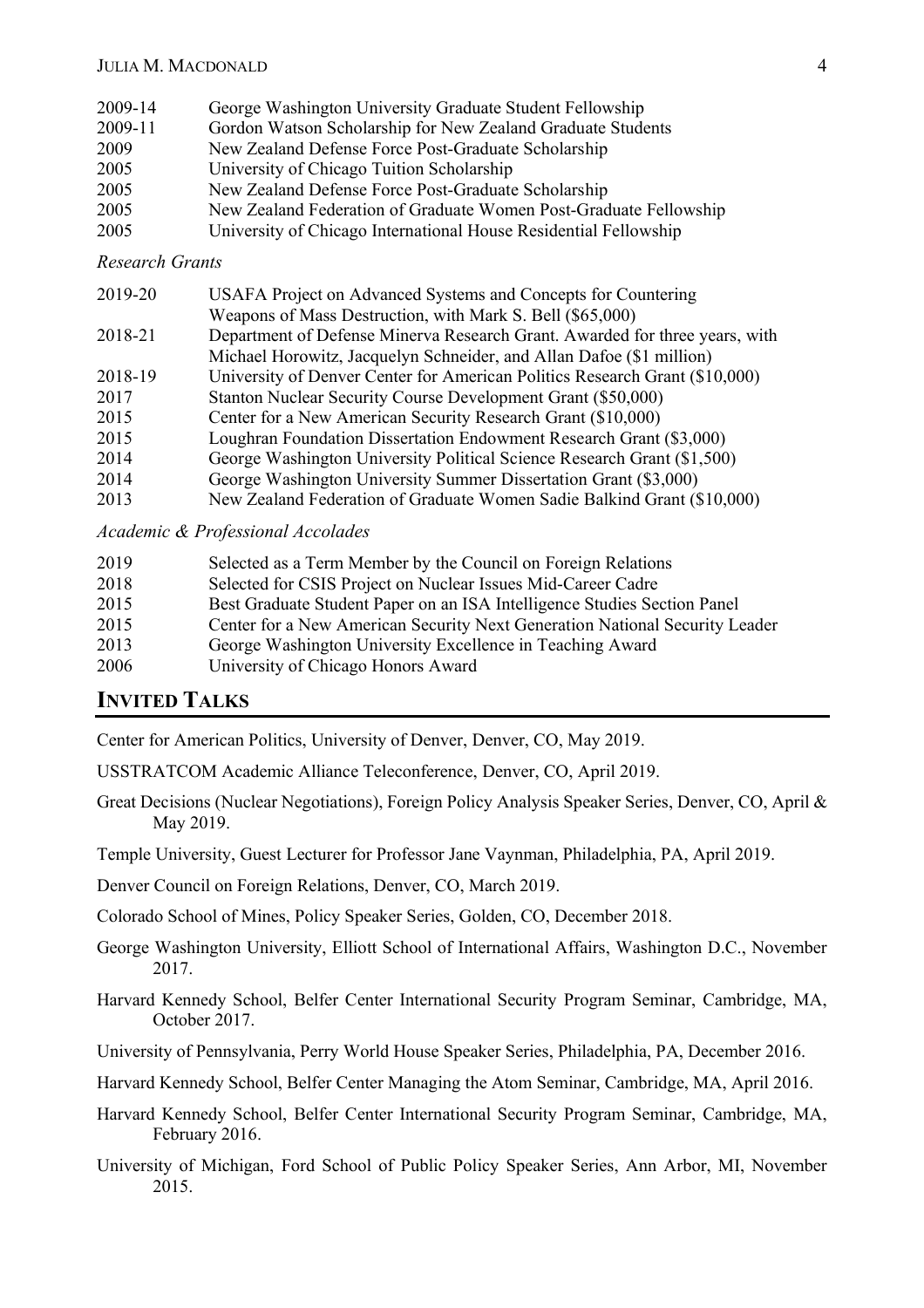New Faces Conference, Triangle Institute for Security Studies (TISS), North Carolina, NC, September 2015.

German Marshall Fund, Washington D.C., December 2014.

### **CONFERENCE & WORKSHOP ATTENDANCE**

*Annual Meetings* ( $P =$  Presenter;  $Q =$  Panel Organizer;  $D =$  Discussant;  $C =$  Chair)

Annual Meeting of the American Political Science Association

- 2018 (P, C), 2017 (P, D), 2016 (P, O), 2015 (P, O, D), 2014 (P), 2013 (P), 2012 (P), 2011 (P)
- International Studies Association
	- 2019  $(P, D, C)$ , 2018  $(P, O)$ , 2017  $(P)$ , 2016  $(P, O)$ , 2015  $(P)$ , 2015  $(P, O)$ , 2014  $(P)$ , 2013  $(P)$
- International Studies Association ISSS-IS Conference  $\bullet$  2019 (P), 2017 (P), 2014 (P), 2013 (P)
- *Other Conferences & Workshops (Invited Participant)*
- Nuclear Studies Research Initiative Annual Meeting. Middleburg, VA, February 2019.
- Tobin Project Workshop "Reassessing Threat Assessments from the Early Nuclear Era." Cambridge, MA, October 2017.
- Carnegie International Policy Scholars Consortium and Network. Syracuse & Minnowbrook, NY, June 2017, December 2016, 2015, June 2015, November 2014.
- Philip Merrill Center for Strategic Studies Teaching Workshop. Basin Harbor,VT, June 2017.
- Workshop on Emerging Technologies and Global Politics. Perry World House, University of Pennsylvania, Philadelphia, PA, March 2017.
- Workshop on Military Innovation and the New Presidential Administration. U.S. Naval War College, RI, March 2017.
- Carnegie Corporation Workshop on Emerging Technologies and Strategic Stability. Washington D.C., June 2016; Charlottesville VA, December 2016.
- ISA Workshop on "The Conceptualization and Measurement of Female Combatants." Washington D.C., May 2016.
- British International Studies Association Global Nuclear Order Working Group, Birmingham, UK, September 2015.
- Clements Center Summer Seminar in History and Statecraft. Beaver Creek, CO, July 2015.
- Nuclear Studies Research Initiative Annual Workshop. Airlie, VA, May 2015.
- Nuclear Studies Research Initiative I Symposium "Reassessing the Global Nuclear Order Past, Present, Future." Melbourne, Australia, January 2015.
- The German Marshall Fund's Young Strategists Forum 2014. Tokyo, Japan, January and December 2014.
- George Washington University Comparative Politics Workshop Series, Washington D.C., October 2013.
- Summer Institute for Qualitative and Multi-Method Research (IQMR). Syracuse University, June 2013.
- Columbia University's Summer Workshop of Military Operations andStrategy (SWAMOS). Ithaca, July 2012.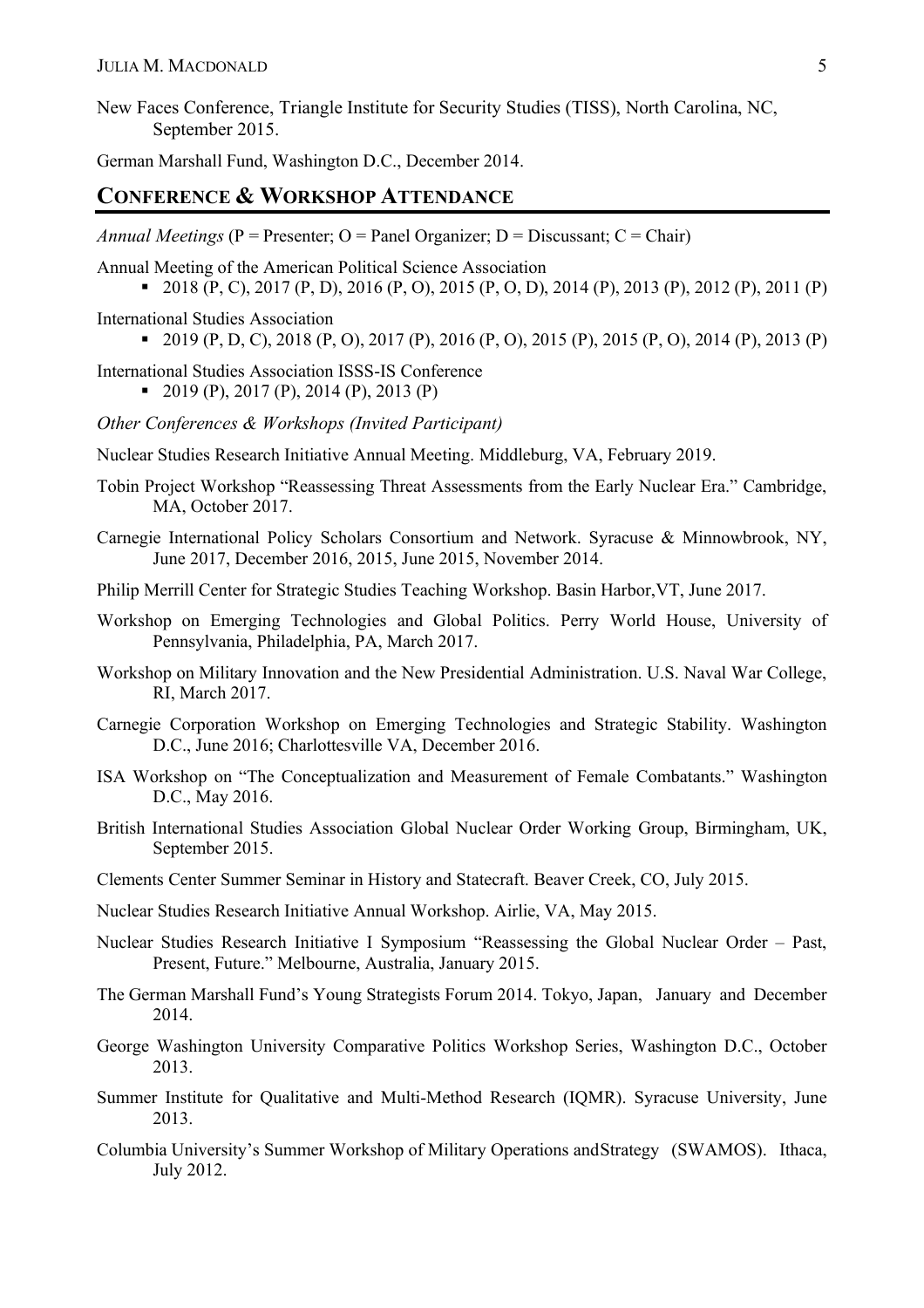George Washington University's Summer Institute on Conducting Archival Research (SICAR). Washington D.C., May 2012.

Bridging the Gap New Era Foreign Policy Conference. Washington D.C., March 2012.

### **TEACHING EXPERIENCE**

| Fall 2018 | Nuclear Weapons and International Security (Undergraduate), University of Denver,<br><i>Instructor</i> (evaluation: 5.8/6.0) |
|-----------|------------------------------------------------------------------------------------------------------------------------------|
|           | International Politics of Nuclear Weapons (MA/PhD), University of Denver, <i>Instructor</i><br>(evaluation: $5.9/6.0$ )      |
| Fall 2017 | Technology and War: Past, Present, and Future (MA/PhD), University of Denver,<br><i>Instructor</i> (evaluation: 5.8/6.0)     |
| Fall 2012 | Cornerstone in International Affairs (MA), GWU, Teaching Assistant                                                           |
| 2009-2011 | Introduction to International Relations, GWU, Teaching Assistant                                                             |
| 2009-2010 | Introduction to International Relations, GWU, Guest Lecturer                                                                 |
| 2005      | The American Revolutions, University of Canterbury, Teaching Assistant                                                       |
| 2004      | Medieval History, University of Canterbury, Teaching Assistant                                                               |

# **RESEARCH AND POLICY EXPERIENCE**

| 2019-20     | Co-PI, US Air Force Academy Grant, with Mark S. Bell (UMN).                                                                                         |
|-------------|-----------------------------------------------------------------------------------------------------------------------------------------------------|
| 2018-21     | Co-PI, Department of Defense Minerva Grant Award, with Michael Horowitz (UPenn),<br>Jacquelyn Schneider (Naval War College) and Allan Dafoe (Yale). |
| 2018-19     | <i>External Consultant</i> , Center for Civilians in Conflict (CIVIC), Washington, D.C.                                                             |
| Fall 2015-  | <i>Adjunct Research Associate, Center for a New American Security, Washington, D.C.</i>                                                             |
| 2015-17     | <i>Researcher</i> , "Deterrence with Proxies" Minerva Grant Award (held by the University<br>of California, San Diego)                              |
| Fall 2015   | <i>Adjunct Researcher, RAND Corporation, Washington, D.C.</i>                                                                                       |
| Summer 2015 | <i>Summer Associate, RAND Corporation, Washington, D.C.</i>                                                                                         |
| 2013-2014   | Research Assistant for Professor Stephen Biddle, GWU                                                                                                |
|             | Summer 2013 Research Assistant for Professor Elizabeth Saunders, GWU                                                                                |
|             | Summer 2012 Research Assistant for Professor Alexander Downes, GWU                                                                                  |
| 2011-2012   | <i>Research Assistant</i> for the Institute for Security and Conflict Studies, GWU                                                                  |
| 2006-2008   | <i>Policy Analyst</i> , International Defense Relations, New Zealand Ministry of Defense                                                            |

## **PROFESSIONAL ACTIVITIES & AFFILIATIONS**

*Affiliations.* Term Member, Council on Foreign Relations; Center for American Politics, University of Denver.

*Elected Representative.* Governing Council for the International Security Studies Section (ISSS) of the International Studies Associations (ISA), 2015-18; 2018-21.

*Manuscript Reviewer.* International Security, International Studies Quarterly, American Political Science Review, Journal of Conflict Resolution, Journal of Politics, Journal of Peace Research, Armed Forces and Society, Research and Politics, Journal of Global Security Studies.